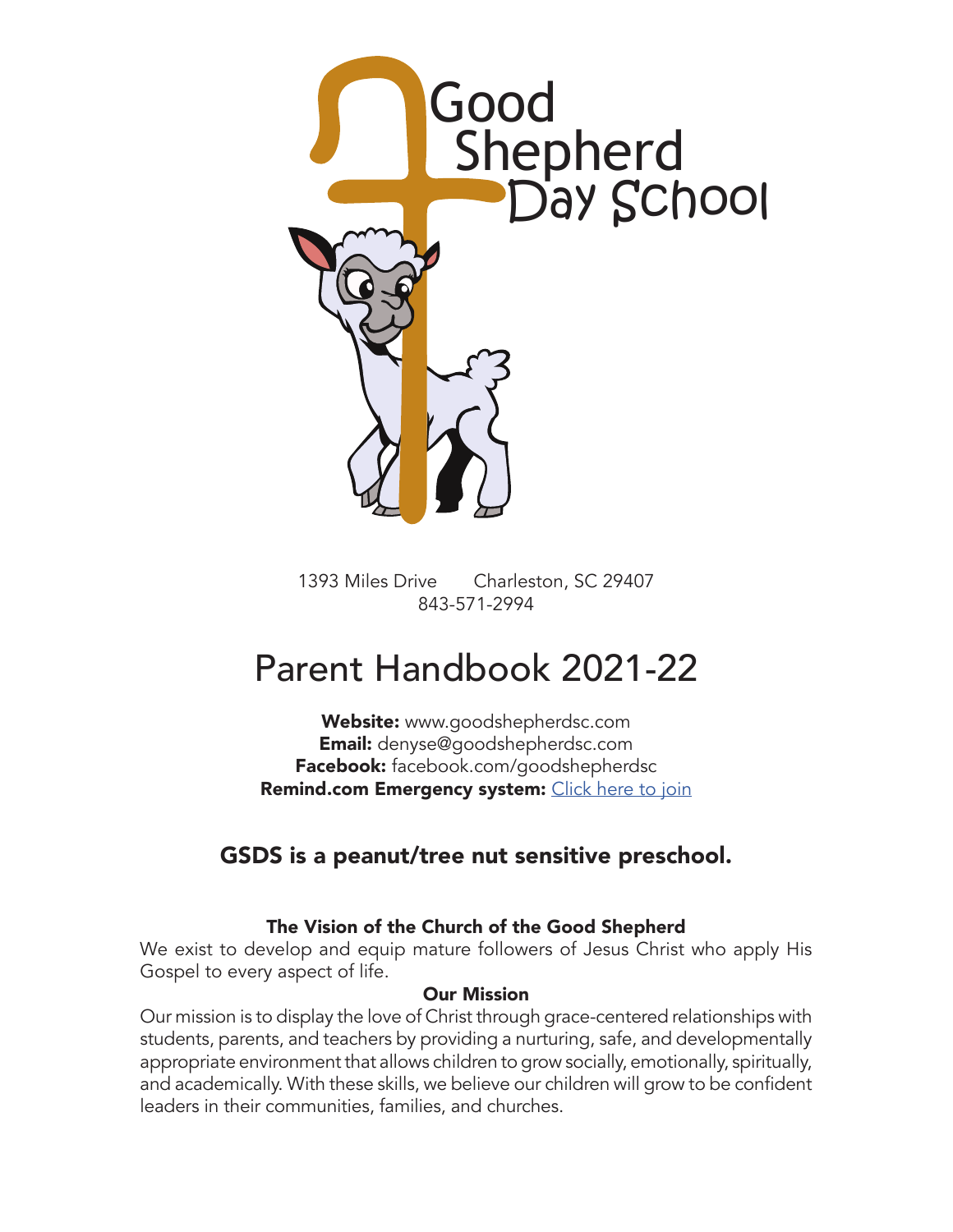# Table of Contents **Overview of the Day School Ministry<br>
GSDS Staff<br>
Ratios<br>
Classes<br>
School Hours<br>
Day School Chapel<br>
Child Protection Programs<br>
First Aid Training<br>
Background Checks<br>**  $\frac{4}{4}$ GSDS Staff [3](#page-2-0) Ratios and the set of the set of the set of the set of the set of the set of the set of the set of the set of the set of the set of the set of the set of the set of the set of the set of the set of the set of the set of th Classes [3](#page-2-0)3 School Hours Day School Chapel Child Protection Programs [4](#page-3-0) First Aid Training [4](#page-3-0) Background Checks<br>
Safeguarding God's Children Course<br>
Remind Emergency Texting System<br> **COVID Protocol/Expectations**<br>
What You Can Expect From Us<br> [4](#page-3-0) Safeguarding God's Children Course [4](#page-3-0) Remind Emergency Texting System [4](#page-3-0) COVID Protocol/Expectations [4](#page-3-0) What You Can Expect From Us<br>
What We Can Expect From You<br>
1[4](#page-3-0)<br>
DHEC and CDC Links<br>
14<br> **Registration**<br>
5<br>
Tuition<br>
6<br>
Withdrawal<br> **Health Requirements<br>
2<br>
Immunization Records<br>
7<br>
Communicable Diseases/Illness Guidelines<br>
2** What We Can Expect From You DHEC and CDC Links [4](#page-3-0) **Registration** Tuition **[6](#page-5-0). In the contract of the contract of the contract of the contract of the contract of the contract of the contract of the contract of the contract of the contract of the contract of the contract of the contract of** Withdrawal Health Requirements [7](#page-6-0) Immunization Records [7](#page-6-0) **Medication** Communicable Diseases/Illness Guidelines [7](#page-6-0) Biting/Aggressive Behavior Policy<br>**Staying in Touch** 8 **Staying in Touch 8 and 1998 Staying in Touch 8 and 1998 Staying State 1.1 And 1998 State 1.1 And 1998 State 1.1**<br>Parent/Teacher Conferences 8 and 1.1 And 1.1 And 1.1 And 1.1 And 1.1 And 1.1 And 1.1 And 1.1 And 1.1 And 1.1 Parent/Teacher Conferences 8 Communication 8<br>Personal Information 8<br>B Personal Information and the set of the set of the set of the set of the set of the set of the set of the set o<br>**8 General Policies**<br>Attendance and Tardiness and Santa Baranga Baranga Baranga Baranga Baranga Baranga Baranga Baranga Baranga Bar Attendance and Tardiness<br>
Drop-off and Pick-up Procedures<br>
2 Drop-off and Pick-up Procedures<br>
Student Clothing 10 Student Clothing Inclement Weather 10 GSDS Peanut/Tree Nut Sensitive Policy **10** Birthday Parties 10 Emergency Procedures **[10](#page-9-0)** Snack Time 2012 2013 2022 [10](#page-9-0):00:00 10:00:00 10:00:00 10:00:00 10:00:00 10:00:00 10:00:00 10:00:00 10:00:00 10:00:00 10:00:00 10:00:00 10:00:00 10:00:00 10:00:00 10:00:00 10:00:00 10:00:00 10:00:00 10:00:00 10:00:00 10:00:0 Personal Items and Toys [11](#page-10-0) School Pictures **[11](#page-10-0)** School Security [11](#page-10-0)

Volunteering [11](#page-10-0)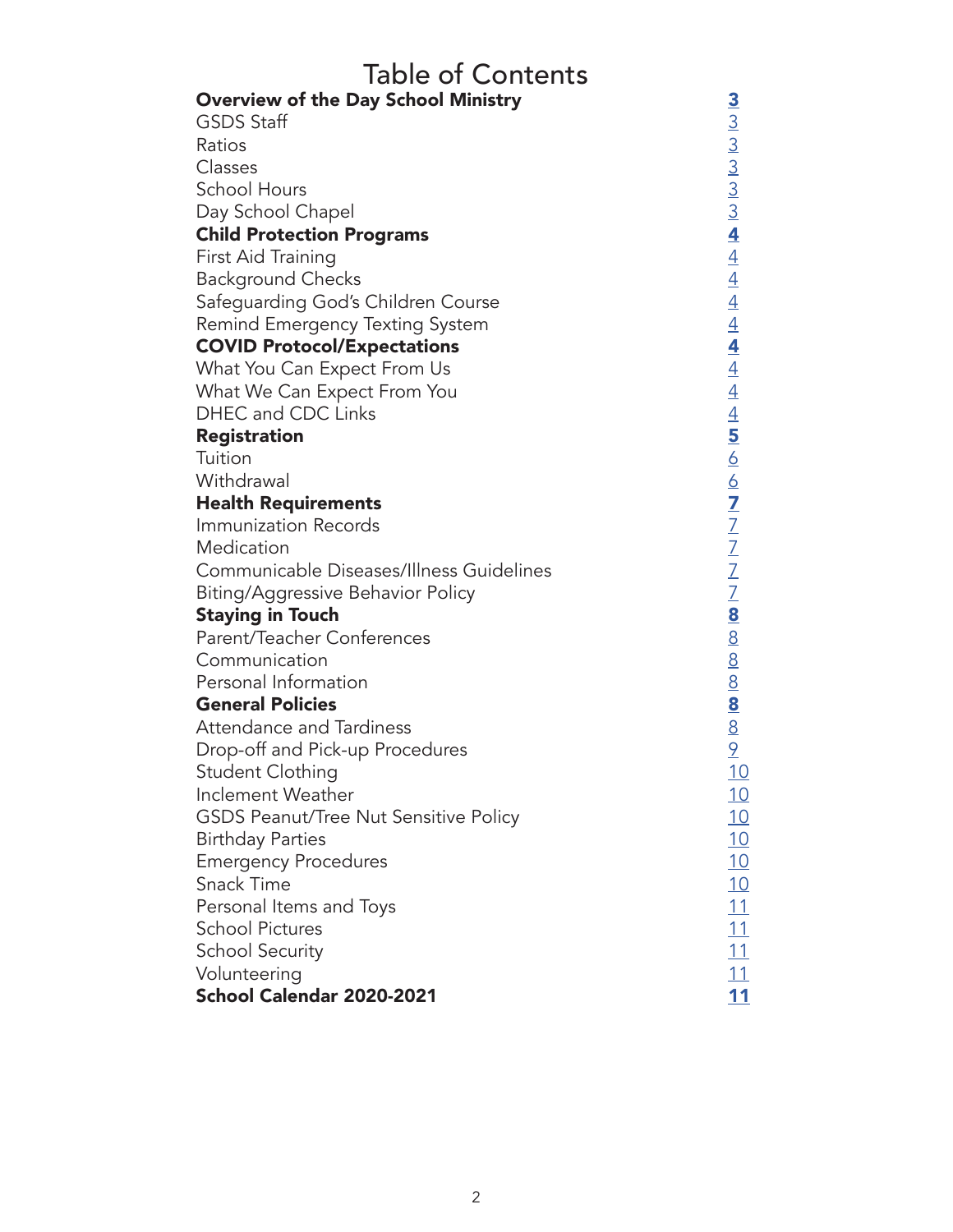# Overview of the Day School Ministry

#### <span id="page-2-0"></span>Our Staff/Lead Teachers

| Director                  | Denyse Steen        | 843-571-2994 |
|---------------------------|---------------------|--------------|
| <b>Assistant Director</b> | Krista Skenes       | 714-305-5839 |
| 4A class                  | Brenda Bianchi      | 843-814-9138 |
| 4B class                  | Kaeley Childs       | 843-442-5550 |
| 3A class/5 days           | Anne Shaul          | 843-817-3488 |
| 3B class/5 days           | Liz Shaijram        | 843-478-4706 |
| 3C class/3 days           | <b>Tobin Guerry</b> | 843-697-2504 |
| 2A class/5 days           | Rachel Simonis      | 843-408-4780 |
| 2B class/3 days           | Daniela Annibale    | 843-609-5619 |
| Tots class                |                     |              |
| <b>Music</b>              | Brenda Albinger     | 843-571-2993 |

#### Ratios – Teachers:Students

| <b>GSDS</b> | <b>SC Regulation</b> |
|-------------|----------------------|
| 2:16        | 1:18                 |
| 2:10        | 1:18                 |
| 2:9         | 1:13                 |
| 2:9         | 1:13                 |
| 2:8         | 1:13                 |
| 2:10        | 1:10                 |
| 2:10        | 1:10                 |
| 2:8         | 1:6                  |
|             |                      |

#### Classes/Days

| 4-year Kindergarten      | 5 days                                        |
|--------------------------|-----------------------------------------------|
| 3-year preschool         | 3 days or 5 days, must be fully potty-trained |
| 2-year preschool         | 3 days or 5 days                              |
| Tots program (18 months) | 2 days, 3 days, or 5 days                     |

Children must be the age of the class they are in on or before September 1st of the year they're entering. Children must be 18 months old to enter the tots' class but can enter as late as February 28th, 2022, provided there is space in the class.

School Hours - Good Shepherd Day School is open from 8:45 am – 12:00 pm, Monday through Friday. The learning school day begins at 9:00 am. Days off and teacher workdays are published on our parent calendar. This calendar is on our website as well.

Day School Chapel - Fr Will Klauber and Ms Brenda Albinger lead our weekly chapel. Chapel takes place on Wednesday mornings inside the church for all ages, with the exception of the tots class. They experience chapel in their classroom space until we feel they are all ready for the transition into the church. Each cohort will be spaced out beyond the six feet recommendation from DHEC. Chapel schedule is as follows:

Tots - 9:15 am (in their classroom); 2s - 9:30 am; 3s - 9:45 am; 4s -10:00 am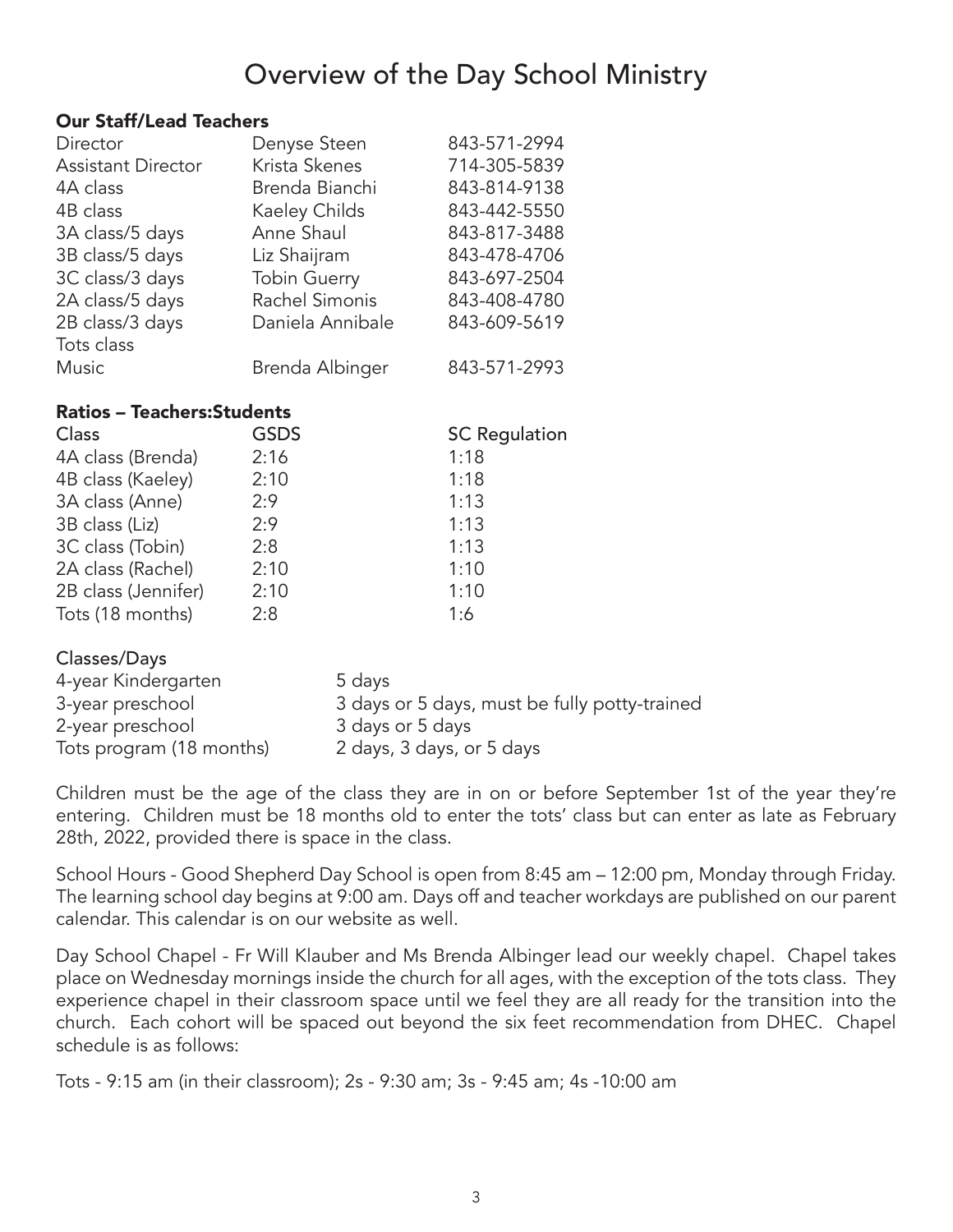# Child Protection Programs

<span id="page-3-0"></span>CPR/First Aid – All teaching staff are CPR and First Aid/AED trained and certified.

Background Checks – All staff, volunteers, and substitute teachers undergo SLED background checks.

Child Abuse/Child Neglect Prevention – Staff members receive training to prevent, as well as identify, report, and respond to child abuse and neglect through the Diocese of South Carolina's Safeguarding God's Children course.

#### Remind Emergency Texting System

Text the message @e4febe9 to the number 81010. If you're having trouble with 81010, try texting @e4febe9 to (843) 206-0149. \*Standard text message rates apply.

We use this system to get important information out quickly to parents. If we had to close school, had inclement weather, or any other type of important, urgent school message, this messaging system would be used. Please sign up for it!!

# COVID-19 Policies/Procedures

We are adhering to recommendations and guidelines from the CDC and DHEC Please click on the links below.

#### We will:

- Train all staff on how to clean and disinfect all surfaces and toys
- Staff will wash their hands immediately upon arrival.
- Have staff wash their hands immediately upon arrival.
- Temperature check staff before we start our day.
- Temperature check each student before they go into class.
- Wear masks. All staff will wear masks while teaching in the classrooms and school spaces. Masks will not be worn outside but will be readily available to be put on quickly should a teacher need to be close with a student.
- Not allow parents into the classrooms or bathrooms.
- Wash the student's hands as soon as they enter the class.
- Wash hands several times throughout the morning.
- Have an FDA approved hand sanitizer available at all times.
- Have the children in cohorts every morning, all morning.
- Clean, sanitize, and disinfect each classroom space after the children leave.

# You will:

- Follow through with recommended pediatrician calls/visits if your child is not well.
- Be in communication with GSDS regarding health concerns within your family (for example, any illnesses going around).
- Follow the protocols and procedures set in place by the director.
- Decide if you'd like for your child to be masked during their day with us.

[Click here](https://scdhec.gov/sites/default/files/media/document/Childcare-COVID-guidance-response-to-a-case-05.07.21.pdf) for Interim COVID-19 Guidance for Child Care Providers.

[Click here](https://scdhec.gov/sites/default/files/Library/CR-012601.pdf) for close contact guidance.

[Click here](https://scdhec.gov/sites/default/files/media/document/COVID-19-schools-childcare-center-definitions.pdf) for definitions.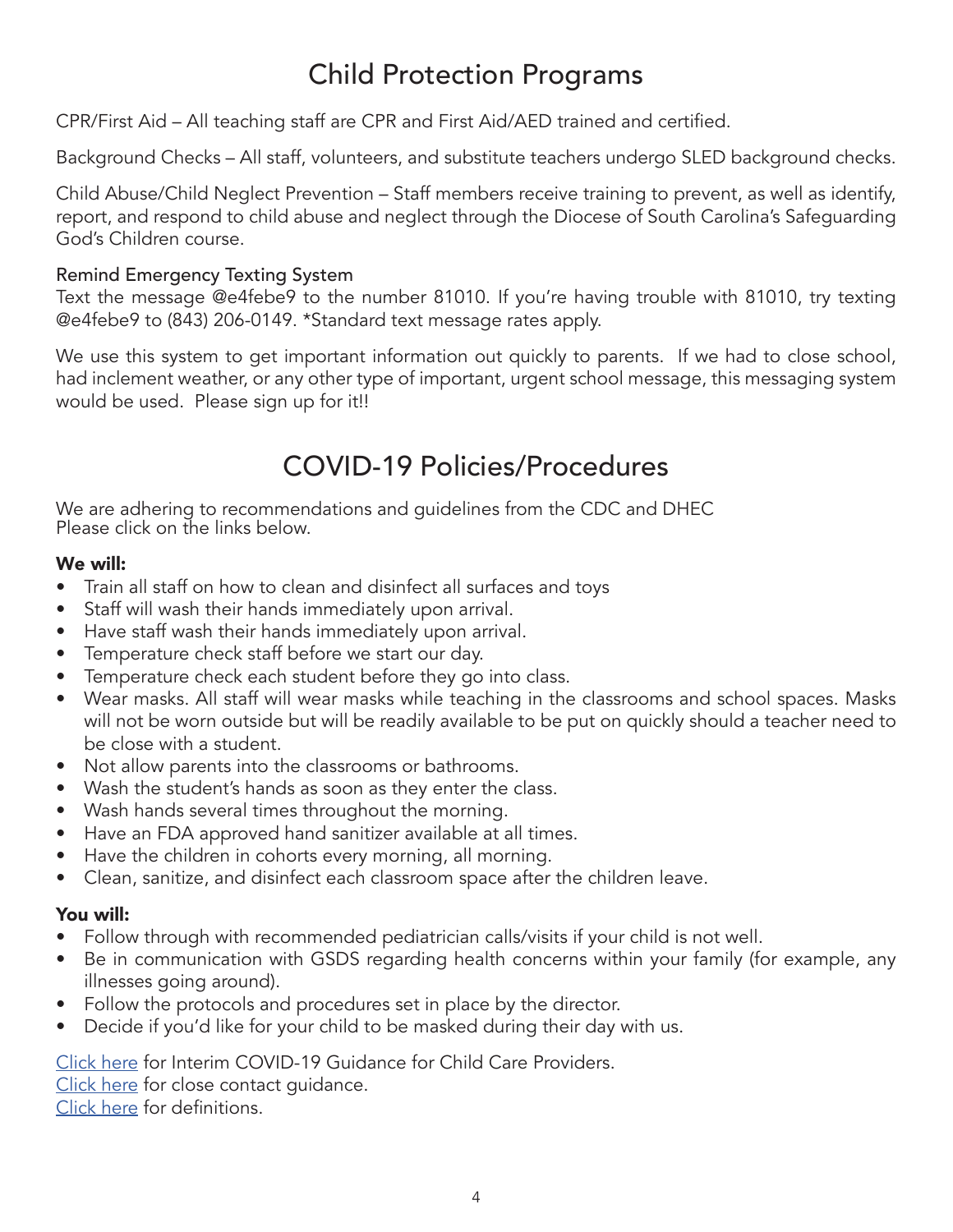# Registration

<span id="page-4-0"></span>Registration will be open for EVERYONE on February 1, 2022. Everyone includes previously enrolled students, Church of the Good Shepherd pledging members, siblings, and new students.

Registration is based on a scaled system to ensure all current students are accommodated for their next year at GSDS. All enrolled students will have priority (priority registration for the same number of days/week for the next year). Church of the Good Shepherd giving\* members' children are next, then Day School siblings, then newly enrolled students.

A registration form must be completed and submitted with a \$100.00 registration fee to reserve your child's spot. The registration fee is \$50.00 for each additional child. This is a non-refundable fee.

The tuition payment was due in full on July 1, 2021, along with our one-time materials fee of \$80. If a payment plan works better for your family, we have divided the annual tuition into 9 equal payments due on the 1st of the month in July and September 2021-April 2022. There is a 5% tuition increase when choosing our payment plan.

The Church of the Good Shepherd's accountant will be handling all tuition payments. Monthly tuition statements are sent via email to the address you provided on your registration form. Tuition not paid by the 15th of the month will be subject to a \$40.00 late charge. If you have any tuition questions, please contact the accountant directly by email or phone: accounting@goodshepherdsc.com or 843-571-2993

Any tuition in arrears of 2 months will result in an automatic suspension of the student until tuition is brought current.

# There are no fee reductions for absences, holidays, vacations, or quarantining (mandatory or voluntary).

Good Shepherd has limited partial scholarships available for all enrolled students. If you are interested and in need, please notify the director, then complete our confidential application. Our scholarship committee will review it and contact you.

Payments may be made by signing on to our CCB website.

Instructions for Tuition Payment:

- 1. Go to https://goodshepherdsc.ccbchurch.com
- 2. Login with your username and password. If you don't have one, you can select the "Sign Up" option
- 3. On the left-hand menu, select "Give"
- 4. Choose to give either a One-time or Repeating Gift
- 5. Choose the amount and payment type checking/debit cards are preferred
- 6. Follow the remaining instructions on the screen.

\*Giving member is defined as an active church member who tithes a portion of their time and income.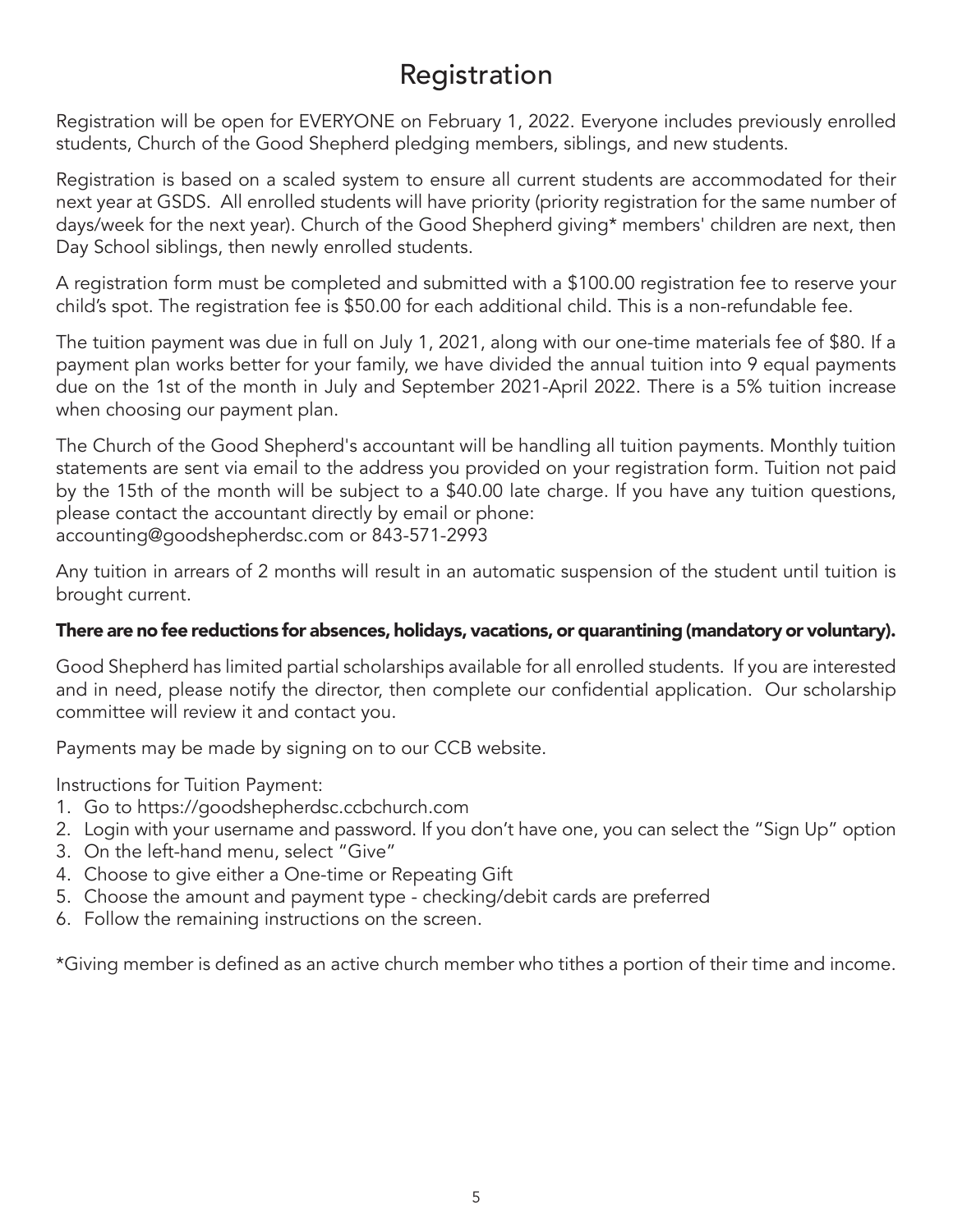# 2021-2022 Tuition

<span id="page-5-0"></span>

| <b>Class</b>                                        | <b>Annual Tuition</b><br>Due on July 1, 2021 | <b>Payment Plan-9 equal payments</b><br>1st payment due on July 1, 2021<br>\$395.00 |  |
|-----------------------------------------------------|----------------------------------------------|-------------------------------------------------------------------------------------|--|
| Tots (18 mos.)<br>5 days/week<br>Ratio 2:8          | \$3,37.00                                    |                                                                                     |  |
| Tots (18 mos.)<br>3 days/week<br>Ratio 2:8          | \$2,822.00                                   | \$330.00                                                                            |  |
| Tots (18 mos.)<br>2 days/week<br>Ratio 2:8          | \$2,556.00                                   | \$299.00                                                                            |  |
| 2s Class<br>5 days/week<br><b>Ratio 2:10</b>        | \$2,907.00                                   | \$340.00                                                                            |  |
| 2s Class<br>3 days/week<br><b>Ratio 2:10</b>        | \$2,480.00                                   | \$290.00                                                                            |  |
| 3s class<br>5 days/week<br><b>Ratio 2:10</b>        | \$2,907.00                                   | \$340.00                                                                            |  |
| 3s Class<br>3 days/week<br><b>Ratio 2:10</b>        | \$2,480.00                                   | \$290.00                                                                            |  |
| <b>4K Class</b><br>5 days/week<br><b>Ratio 2:16</b> | \$3,121.00                                   | \$365.00                                                                            |  |

#### **Withdrawal**

If, after a reasonable amount of time, it is found that a child (and/or parent) is unable to adjust to our school, Good Shepherd Day School reserves the right to request the withdrawal of the child. This decision is left to the discretion of the Director and the Day School Ministry Team.

Two weeks written notice is required if you need to withdraw your child. You will be reimbursed all tuition minus the 2 week written notice period. If you have paid for the school year in full, you will be refunded the remaining months. If written notice is not received, no portion of the paid tuition will be refunded.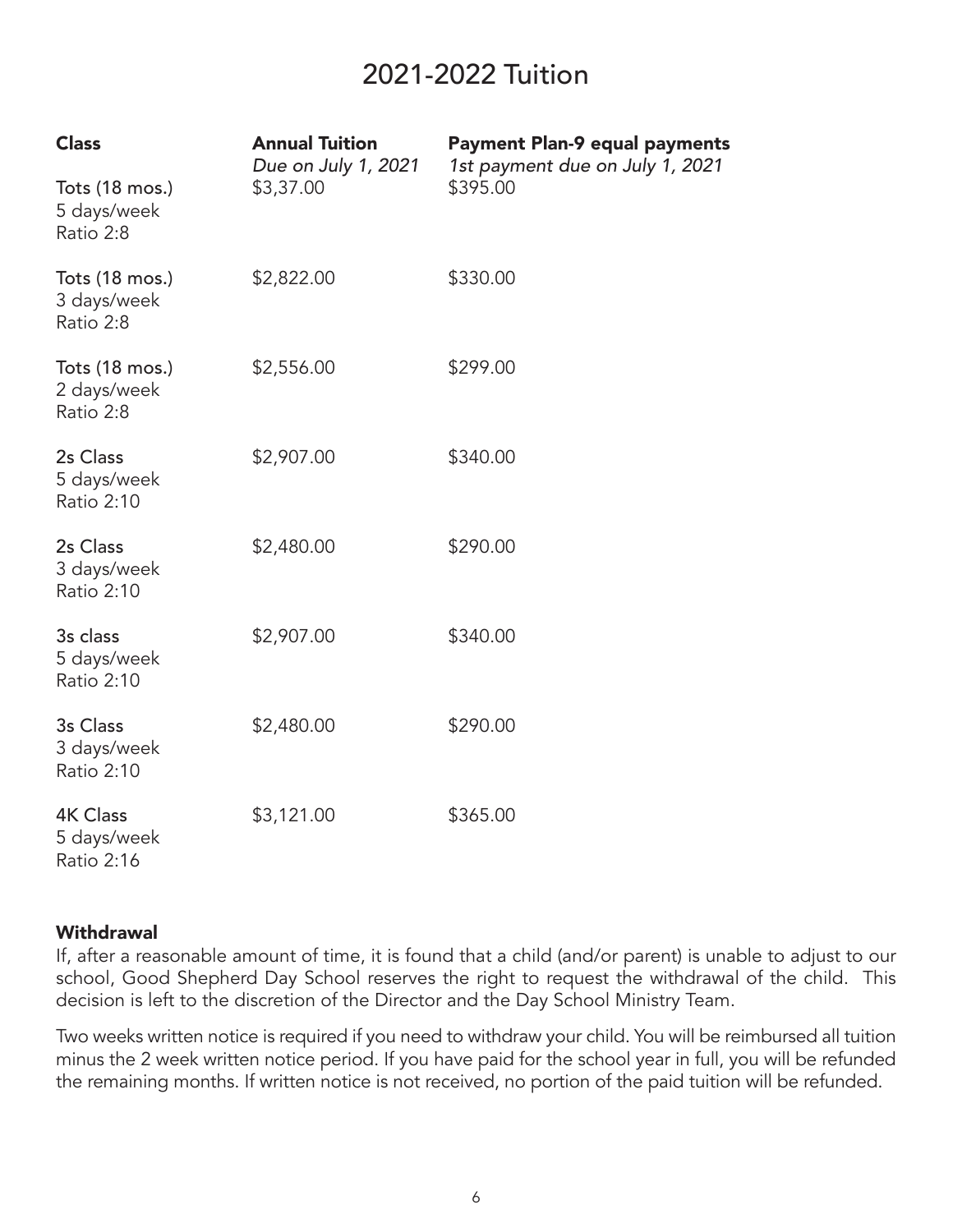# Health Requirements

#### <span id="page-6-0"></span>Immunization Records

All children must have a current South Carolina Certificate of Immunization (DHEC-1148) or a certificate of exemption on file here at the school. You have until September 15, 2021 to provide a copy. If we do not have a copy by that time, your child will be asked to leave the program until a certificate is produced.

It is also the parents' responsibility to provide an updated copy when a child has received new immunizations during the school year.

#### **Medication**

Parents and staff should be aware that Good Shepherd Day School does not employ a nurse. The director has a temporal infrared thermometer in the office, and every teacher has a touchless thermometer in their classroom. Benadryl is kept on hand in the director's office as well. You will be given access to our online permission form for the administration of Benadryl to your child. If your child is showing signs of an allergic reaction and permission has been granted, we will try to contact you first, and then administer a one-time 5 ml dose.

#### Communicable Diseases and Illness Guidelines

Students suspected of having a communicable (contagious) disease will be sent home and may not return until they are no longer contagious. These diseases include, but are not limited to: pink eye, Hand Foot Mouth Disease, chicken pox, pneumonia, scabies, measles, whooping cough, ringworm, head lice, mumps, pinworms, impetigo, strep throat, fever, vomiting, and diarrhea.

Don't send your child to school when he/she is experiencing any of the following symptoms:

- Fever If the child has had a fever 99.5 degrees or more, he/she should remain at home. The child must be fever-free with no fever reducing medications for 72 hours to return to school.
- Vomiting or Diarrhea If the child has had either or both in the past 24 hours, he/she should remain at home for the day. The child may return to school 24 hours after symptoms stopped.
- Pink Eye The child must have received treatment for 24 hours or have a doctor's note to admit him/her back to class.
- Contagious Skin Conditions Such skin conditions as scabies or impetigo must be treated before the child may return to class and a doctor's note must be provided for return to school.
- Yellow/Green Discharge from the Nose The child must be on medication for 24 hours before he/ she may return to class.
- Head Lice The child must be appropriately treated with no evidence of nits before he/she may return to class.

# Biting and Aggressive Behavior Policy

Biting and aggressive behavior cannot be tolerated at GSDS. These behaviors create an unsafe environment for students and take the attention of the teachers from the rest of the class when they occur. Aggressive behavior can be, but is not limited to: bullying, hair pulling, biting, hitting with objects, hitting or punching, and so on.

Biting and aggressive behavior happens for many reasons:

- Biting can feel good to teething children.
- The child wants something and does not know how to get it.
- The child feels threatened by another child.
- The child is frustrated and/or feeling overwhelmed because he or she lacks the words to express a need or desire.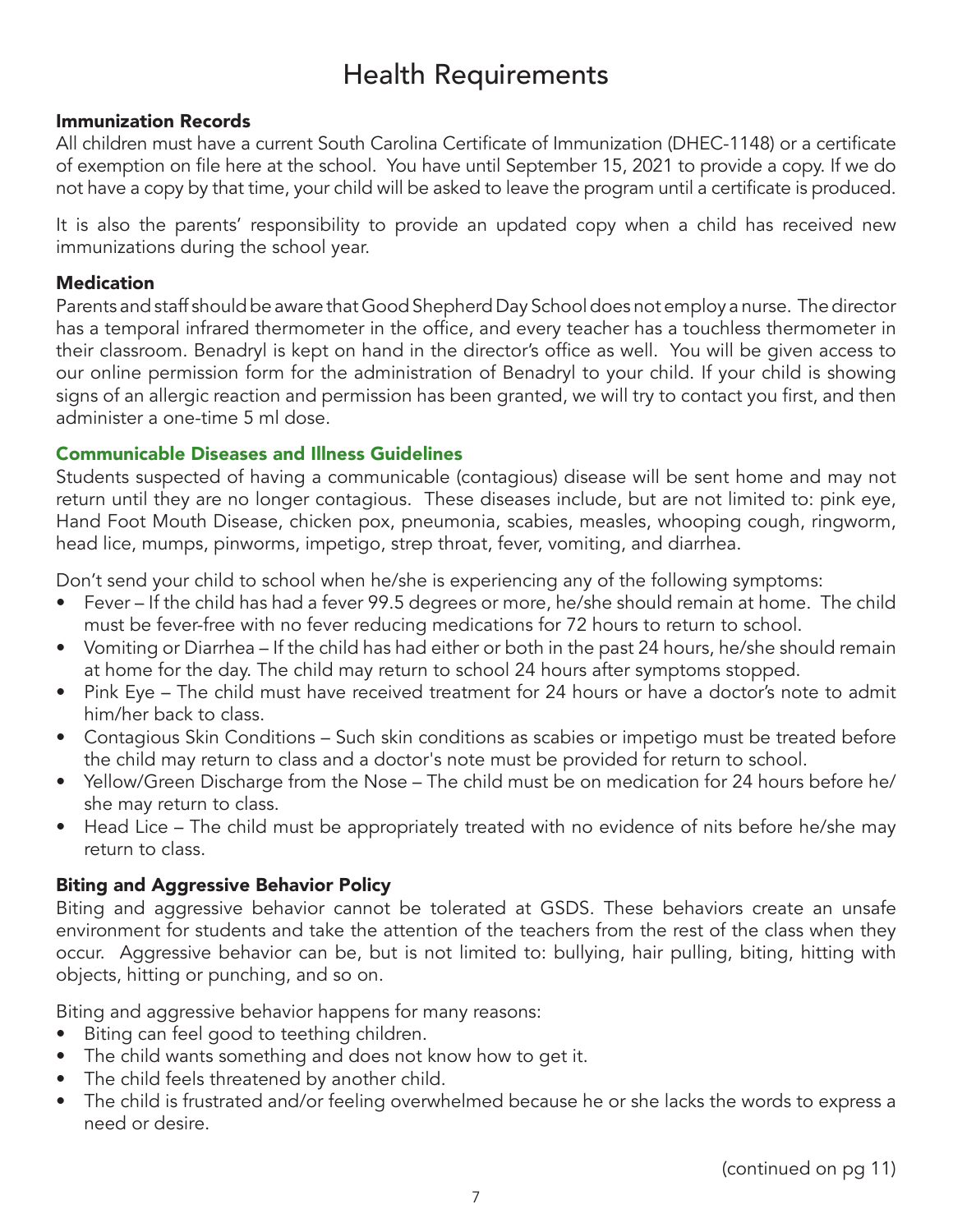<span id="page-7-0"></span>Once a child has bitten another student/teacher or has demonstrated aggressive behavior towards another child/teacher 3 times, he/she will begin following the GSDS biting protocol process. You will receive incident reports for each offense. We keep a copy on hand in your child's file in the day school office as well.

# GSDS biting and aggressive behavior protocol

- 4th offense: The student is to be immediately removed from the classroom and picked up by a parent. The student will be allowed to return to school after one week.
- 5th offense: The student is to be immediately removed from the classroom and picked up by a parent. A parent/teacher/director conference will be scheduled and a plan of action will follow.

# Staying in Touch

#### Parent/Teacher Conferences

For our conferences, the teachers will communicate with you by phone or email about how your child is doing. If necessary, we can make an appointment for a one-on-one meeting.

#### Communication

Communication between parent and teacher is extremely important. Please let your child's teacher know about changes in the everyday routines in your home that may affect your child's behavior (new baby, death, separation, impending divorce, change in work status for a parent, serious family illness, etc.)

Please bear in mind that, although communication is vital, it is very difficult for the teacher to provide care and attention to the children in the classroom while trying to have an unscheduled conference with a parent at drop off and/or pick up. Written instructions or updates and phone calls before or after school are best for all. If you have questions, concerns, or any problems, please discuss them with the classroom lead teacher and/or the Director.

# The following are ways to stay informed:

- Weekly newsletter every Friday
- Monthly Calendar either online or from your child's teacher
- Our website www.goodshepherdsc.com
- Our Facebook page facebook.com/goodshepherdsc and the classroom secret Facebook page.
- Email notices and tuition reminder emails
- Remind Texting System (for emergencies)

# Personal Information

Any time there is a change to an address, email address, or phone number (at home or work), please notify the school office about this change so we can keep our information and emergency forms up to date.

# General Policies

# Attendance and Tardiness

Regular attendance is important to ensure consistent learning. If your child is going to be absent, please notify the teacher or director as soon as possible.

We adhere to specific ratios for the safety of all children. For this reason, children may only attend the days for which they are registered. If we are closed or your child misses a day for any reason, you cannot make it up on another day.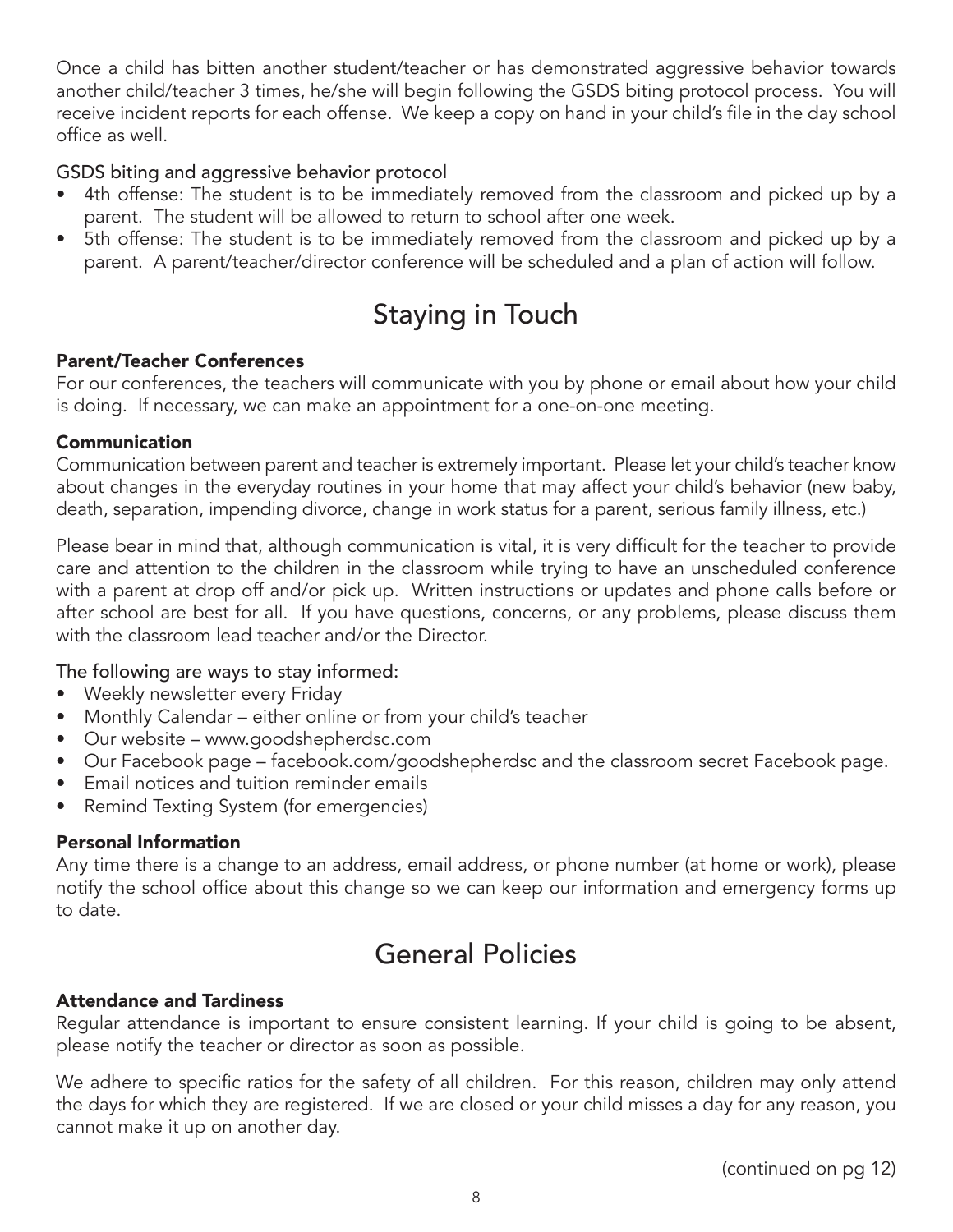<span id="page-8-0"></span>Each of our classes begins the day with circle time. Circle time is one of the most important group learning activities we have with the children. Tardiness can often disrupt this quiet, focused time. It is difficult for teachers to maintain the integrity of the lessons when children are entering the classroom late. Please consider this and make all efforts to be on time.

Factors that can cause tardiness are sometimes out of your control. If you arrive after 9:00 am, please park near the church office in Visitor Parking. Enter our church office to let them know you are at school, and they will walk you over to the GSDS director. (After 9:00 am, all school entrances are locked for security purposes.) If no one is in the church office, please text the director at 843-729-6030.

# Drop-off and Pick-up Procedures:

Only authorized persons listed on the emergency list may pick up children. Be sure to include all the names of those who are authorized to pick up your child on the online enrollment form. Please send written notice or an email to your child's teacher or an email to the director regarding any temporary or permanent changes.

# Drop Off

Car riders: Drop off begins at 8:45 and ends at 9:00. Please use the front driveway and wait for the director or teacher to come to your car to receive your child. Please have them unbuckled from their car seat. Students will enter the side gate closest to the playground and walk to class. The director or teacher will take their temperature before they enter the school.

Walkers: Drop off begins at 8:45 and ends at 9:00. Please use the back gate to enter and leave. We recommend adults wear a mask as they come into the day school courtyard. The teacher will do a quick temperature check at the classroom door and receive your child.

Ms. Tobin's and Ms. Liz's 3s classes: Please bring your children to the glass double doors of Layman's Hall where their teacher will receive them and walk them to class.

Tots will be walked up to their private outside door located along the side of the building closest to the playground. Masks are recommended for drop off.

# Pick up:

Car riders: Pick up begins at 12:00. The line moves quickly, so please do not be late. The director or teacher will walk your child to your car. You are responsible for making sure they are in their car seat safely.

Walkers: Pick up begins at 11:50 and ends at 12:00. Please do not be late. The teachers have a lot of cleaning responsibilities which they cannot start until the last child is picked up. Enter and exit through the back gate, and pick your child up at their classroom door. It is recommended you wear a mask when entering the day school courtyard.

Ms. Tobin's and Ms. Liz's 3s classes: Your children will be brought to the glass double doors of Layman's Hall ready for you to pick them up.

Tots will be picked up the same way they were dropped off at the private outside door located along the side of the building closest to the playground. Masks are recommended for pick up.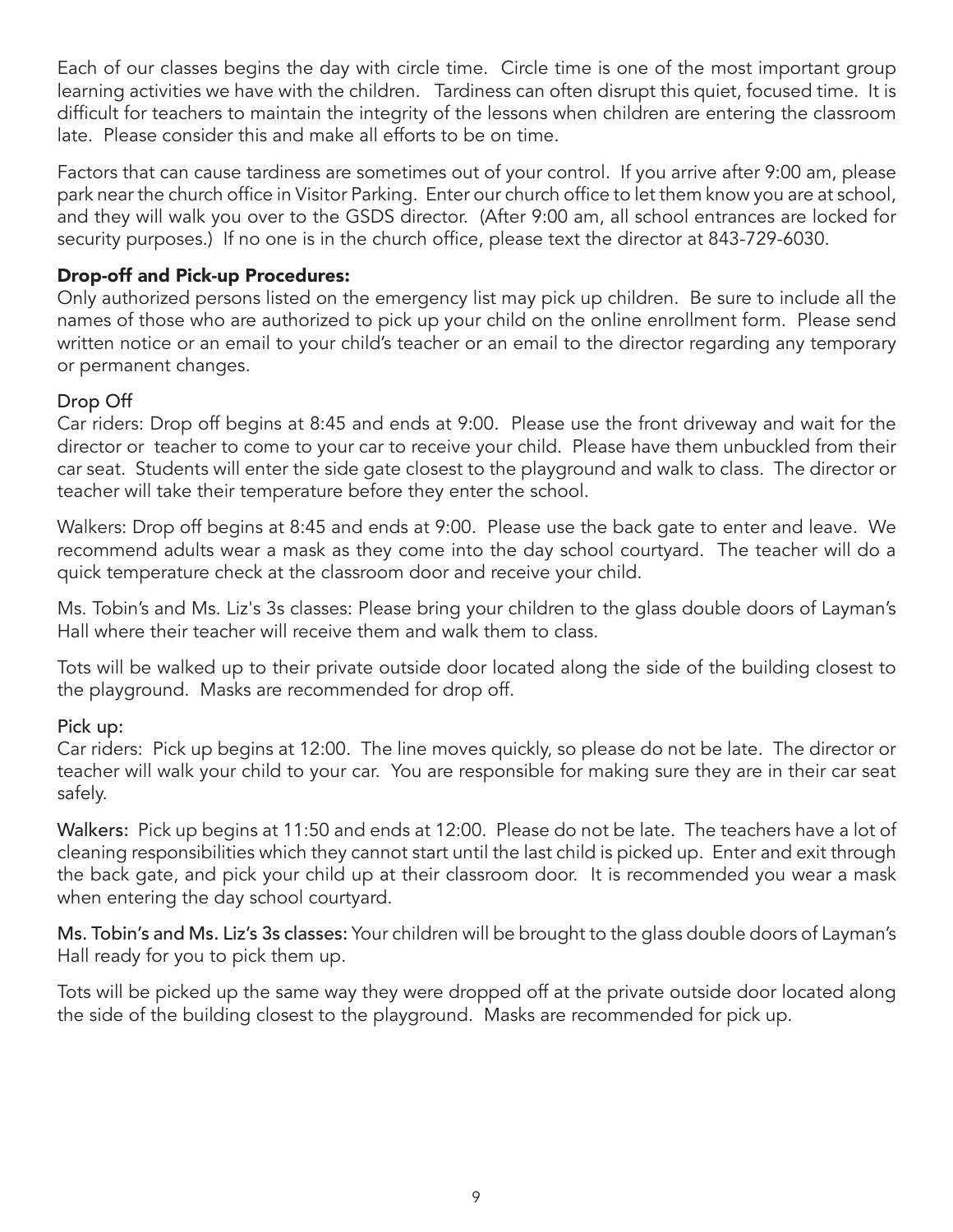# <span id="page-9-0"></span>Student Clothing

Children should wear comfortable clothing that is suitable for the weather, for the season, and for school work. We go outside every day, except for rainy days and extremely cold days (45 degrees or colder), so dress your child accordingly.

Children must wear shoes with rubber soles that lace, buckle or have Velcro closures, and that are closed-toed. DO NOT SEND CHILDREN IN FLIP-FLOPS. These types of shoes are not safe for climbing equipment and for running around on wood chips. If your child wears rain boots to school, please make sure he/she brings appropriate shoes to change into for the school day.

Any bug spray and/or sunscreen should be applied at home before your child arrives at school.

Please label everything your child brings to school, including removable items (such as sweaters and jackets). Every child should also have a complete, labeled, extra set of seasonally appropriate clothing and shoes in a Ziploc bag in the classroom.

#### Inclement Weather

In the case of inclement weather, GSDS will notify you as soon as possible by email and text if we must cancel school, need to have a delayed start, or need to close early. Please make sure you sign up for our Remind texting system, so that these important messages get to you quickly. (Please see the cover page for Remind information.) School days missed due to weather will not be made up during the school year.

# Peanut/Tree Nut Sensitive Policy

We are a peanut/tree nut sensitive school. We supply all snacks for all the children. A list of safe snacks can be found online at <http://snacksafely.com>.

Each morning when your child enters his/her classroom, he/she will be asked to wash his/her hands and mouths. Not only does this keep the classroom healthier, but it removes any traces of peanuts or tree nuts your child may have had for breakfast.

# Class Parties

Celebrations and class parties are allowed for the cohorted class and teachers only. As always, you may bring in a prepackaged peanut/tree nut free snack for the children to enjoy. Stickers and games are always welcome, too.

# Birthday Parties

If you would like to have your child share their birthday with class friends at school, please clear the date and make arrangements with the teacher. See above (Class Parties) for snack information.

#### Emergency Procedures

We practice emergency procedures with the children while they are in their cohorts. Fire drills (Code Red), will happen 1-2 times per year. Intruder drills, (Code NOW), will happen 1-2 times per year. We will discuss these procedures with the children during the first few weeks of school in a careful, nonalarming way.

Should there be a real emergency, you will receive a text from the director through the Remind Texting System, and your teacher will also contact you. All teachers are required to have the emergency contact list of names with them at all times during the day.

#### Snack Time

Good Shepherd Day School provides a peanut/tree nut free prepackaged snack to all children during our school day. Please provide a water bottle with a cap or lid every day.